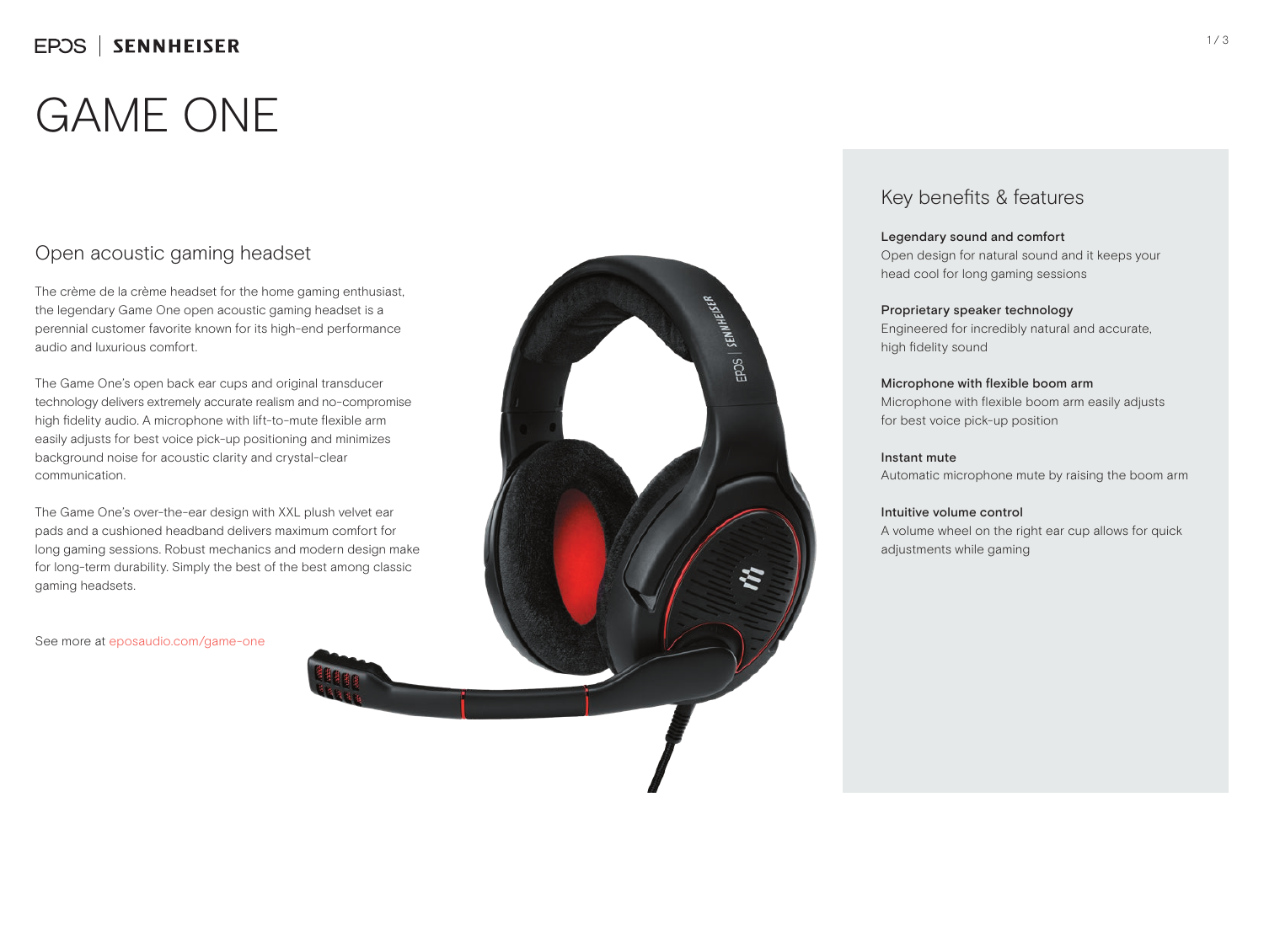## GAME ONE

## Product data

#### General

| Ear coupling         | Around ear              |
|----------------------|-------------------------|
| Transducer principle | Dynamic, closed         |
| Cable length         | 3 m / 1.2 m             |
| Connectivity         | 2 x 3.5 mm / 1 x 3.5 mm |
| Compatibility        | PC, Mac®, PS4®          |
| Warranty             | 2 years, international  |
| Headphones           |                         |
| Frequency response   | 15-28,000 Hz            |
| Sound pressure level | 116 dB                  |
| Microphone           |                         |
| Frequency response   | 50-16,000 Hz            |
| Pick-up pattern      | Noise-cancelling        |
| Sensitivity          | -38 dBV/PA              |

| 250 x 237 x 109 mm                                                       |
|--------------------------------------------------------------------------|
| 678q                                                                     |
| 695 x 270 x 623 mm                                                       |
| 10                                                                       |
| English, German, French, Spanish,<br>Italian, Netherlands and Portuguese |
|                                                                          |
| PC & Console Exchangable Cables,<br>Safety Guide, Quick Start Guide      |
|                                                                          |